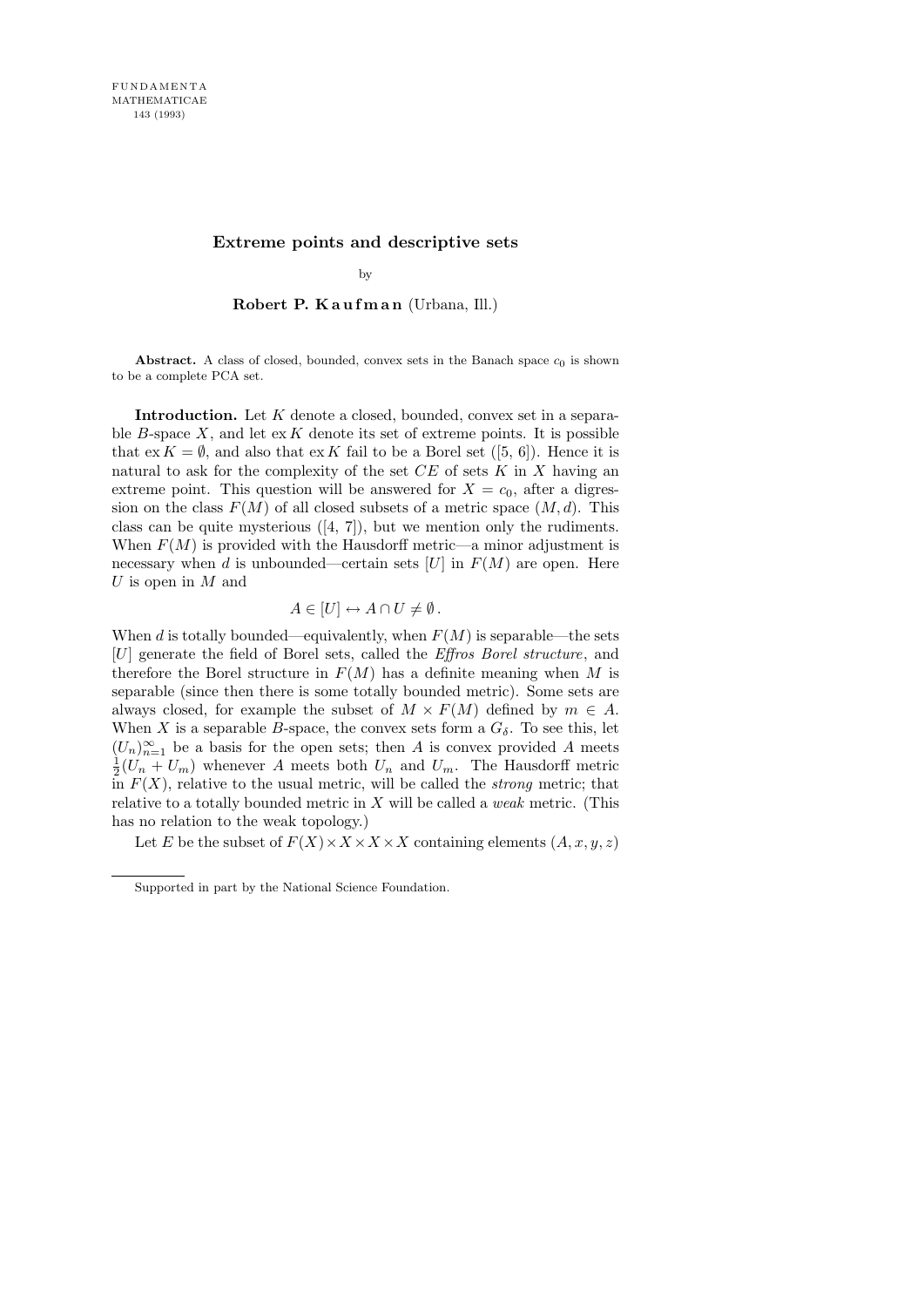such that

$$
x \in A
$$
,  $y \in A$ ,  $z \in A$ ,  $x \neq y$ ,  $x \neq z$ ,  $x \in \overline{yz}$ .

Then E is a  $G_{\delta}$  (for any weak metric in  $F(X)$ ) and its projection on the first and second factors is the set of pairs  $(A, x)$  such that  $x \in A$  and x is not an extreme point of A. From this we conclude that  $CE$  is of class PCA (alias  $\Sigma_2^1$ ) for a weak metric. Recent work on realization of PCA sets by means of sets in classical analysis is presented in [1, 2].

THEOREM. Let S be a PCA set in a compact metric space  $M$ . Then there is a mapping  $m \to K(m)$  defined on M such that

(i)  $K(m)$  is a closed, bounded, convex subset of  $c_0$ .

(ii)  $K(m)$  has an extreme point if and only if  $m \in \mathcal{S}$ .

(iii) The mapping is continuous from M to the strong metric in  $F(c_0)$ .

P roof. This begins with some elementary topology and a summary of [6]. Being of class PCA, S is a continuous image  $f(\mathcal{S}_1)$  of a certain CA set  $S_1$  in a compact metric space  $M_1$ . By a device used in [6], matters can be so arranged that f admits a continuous extension to all of  $M_1$ , mapping  $M_1$  into M. Let  $P(M_1)$  be the set of probability measures in  $M_1$ , with its  $w^*$ -topology, and T an affine homeomorphism of  $P(M_1)$  onto a compact set C in  $c_0$ . Then there is a closed, bounded, convex set  $K_0$  in  $c_0 \times c_0$  such that  $([6])$ 

(i)  $C \times \{0\}$  is contained in  $K_0$ .

(ii) The extreme points of  $K_0$  are precisely the elements  $(T(\delta_{m_1}), 0)$  with  $m_1 \in \mathcal{S}_1$ .

Let h be continuous on  $M_1$  to [0, 1] and let  $K(h)$  be the convex subset of  $c_0 \times c_0 \times c_0$  containing all  $(T(\mu), u, v)$  such that  $(T(\mu), u) \in K_0$ ,  $||v|| \leq \int h \, d\mu$ . To determine  $ex K(h)$ , we recall that the unit ball of  $c_0$  has no extreme points and therefore  $(T(\mu), u, v)$  cannot be extreme if  $\int h d\mu > 0$ . If, then,  $(T(\mu), u, v)$  is extreme, then  $v = 0$ , whence  $(T(\mu), u)$  is extreme in  $K_0$ , and (as just observed)  $\int h d\mu = 0$ . Conversely, suppose  $(T(\mu), 0)$  is extreme and  $\int h \, d\mu = 0$ ; and suppose  $(T(\mu), 0, 0) = \frac{1}{2}(T(\mu_1), u_1, v_1) + \frac{1}{2}(T(\mu_2), u_2, v_2)$ . Then  $\mu_1 = \mu_2 = \mu$ ,  $u_1 = u_2 = 0$ , and consequently  $v_1 = v_2 = 0$ . Thus, in summary

 $K(h)$  has an extreme point  $\Leftrightarrow h$  has a zero in  $S_1$ .

Moreover, the Hausdorff distance between  $K(h_1)$  and  $K(h_2)$  is at most  $||h_1 - h_2||.$ 

Let  $\varrho$  be a metric in M and suppose  $\varrho \leq 1$ , and let  $h(m, m_1)$  =  $\varrho(m, f(m_1))$ . Then  $h(m, \cdot)$  is continuous on  $M_1$ , and  $h(m, \cdot)$  has a zero in  $S_1$  $\Leftrightarrow m \in f(\mathcal{S}_1) = \mathcal{S}$ . Using these functions for h in  $K(h)$  we obtain the theorem.